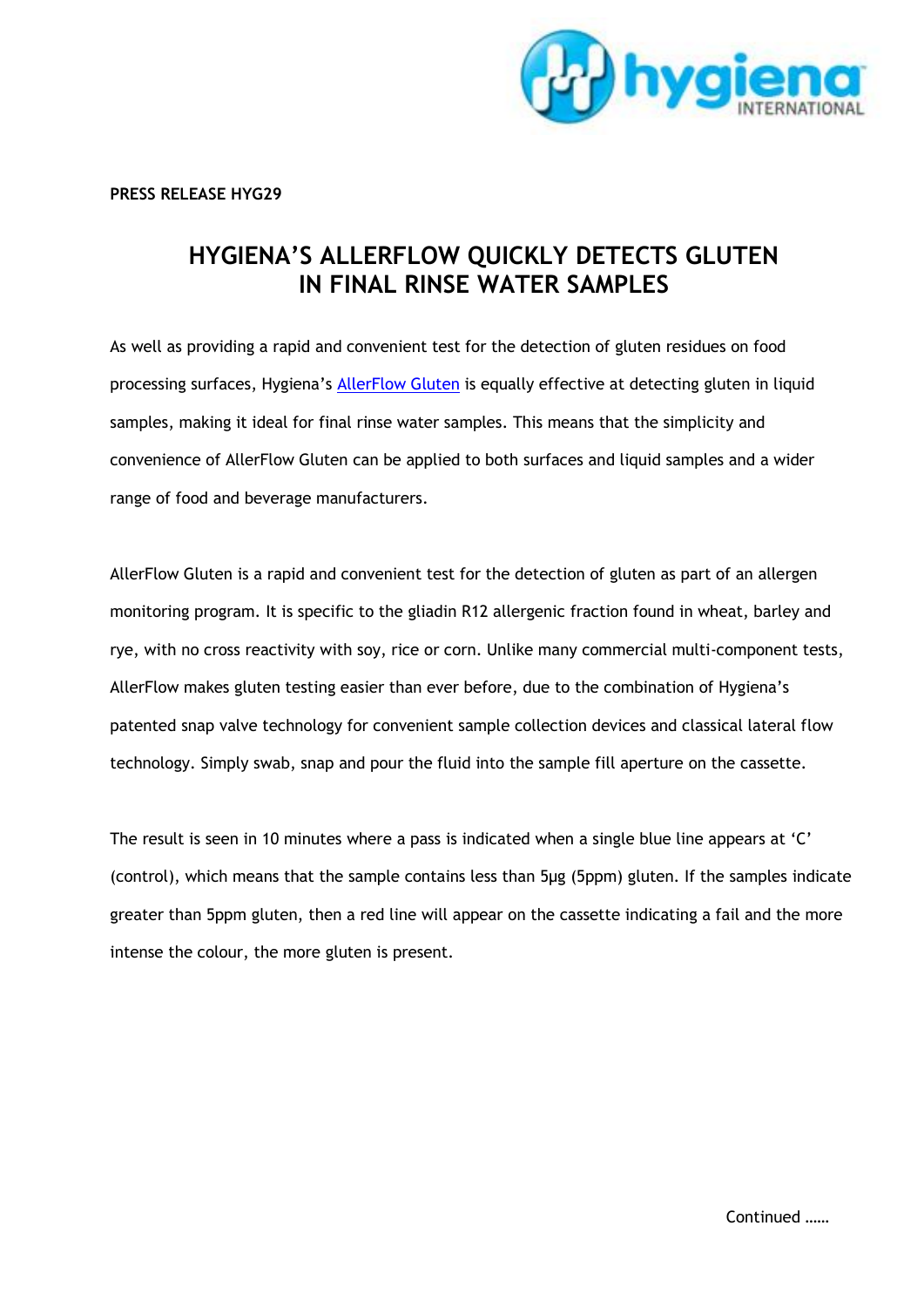For food and beverage processing equipment that has been cleaned-in-place (CIP), it is often difficult to collect a sample using a swab to verify the hygienic status. Under these circumstances, a representative sample can be obtained from the final rinse water that will have been in contact with internal surfaces. Laboratory tests and factory trials have shown that AllerFlow Gluten can also be used with 1 ml liquid samples without any loss of sensitivity detecting down to 5ppm. Rinse water samples have been used successfully by food manufacturers and also by brewers monitoring the change over from beer to cider processing to verify the absence of gluten residues in processing equipment.

AllerFlow Gluten complements other Hygiena tests for allergen control that offer a simple, rapid and cost effective verification. These include AllerSnap, a test for verifying allergens removed from surfaces and SuperSnap, for high-sensitivity ATP testing supporting allergen control.

For a copy of the white paper on allergen control and cleaning verification, please contact Hygiena at [contactus@hygiena.com.](mailto:contactus@hygiena.com)

Further information is available on request to: Hygiena International Ltd, Unit E, 3 Regal Way, Watford, Hertfordshire WD24 4YJ Telephone: 01923 818821 Fax: 01923 818825 e-mail: contactus@hygiena.com www.hygiena.com Twitter: [@HygienaInt](https://twitter.com/HygienaInt)

(approximately 470 words

including photographic annotations)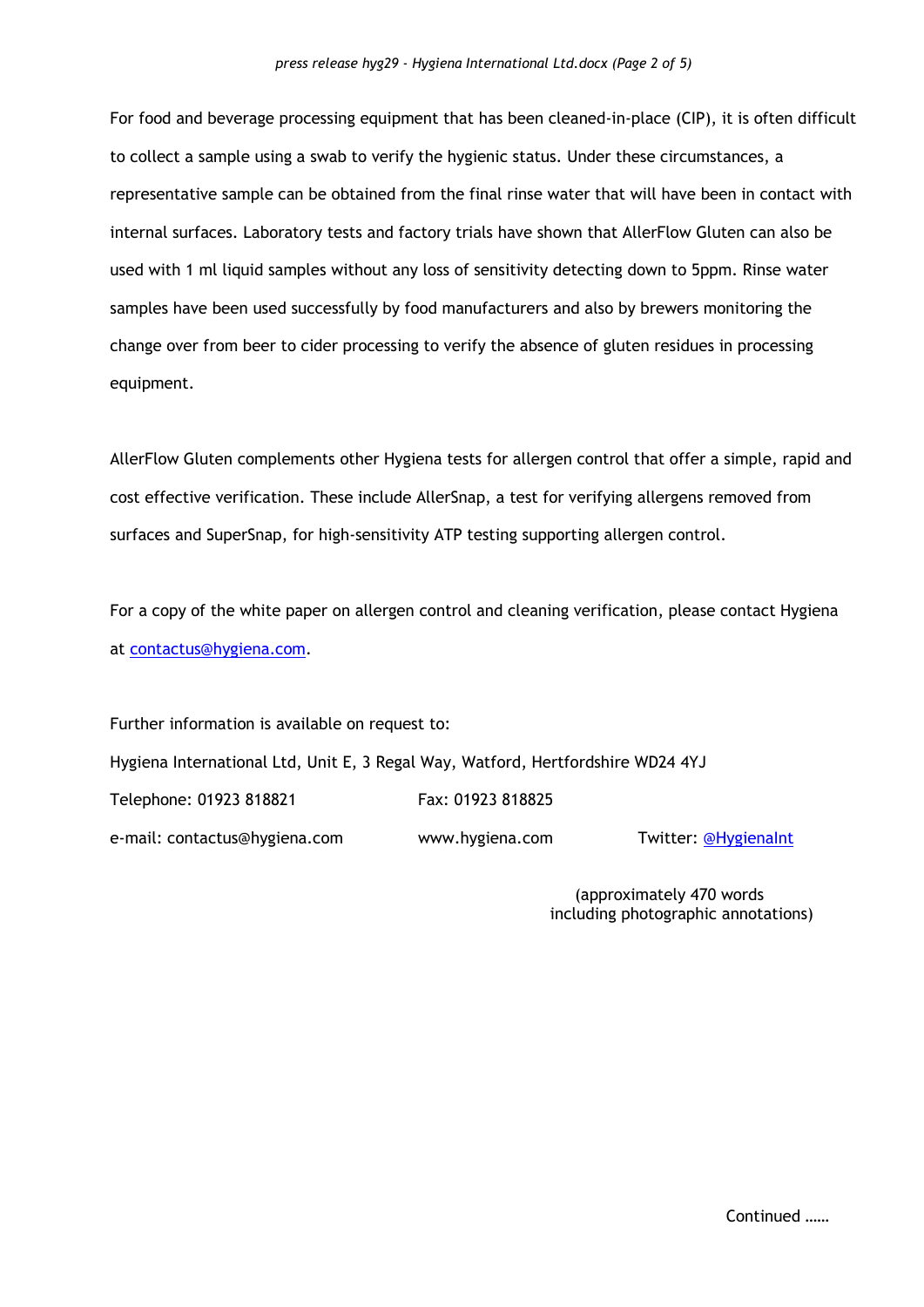## **General Information**

| Supplier:                         | Hygiena International Ltd                                                                                                                                                                                                                                       |
|-----------------------------------|-----------------------------------------------------------------------------------------------------------------------------------------------------------------------------------------------------------------------------------------------------------------|
| Press Release No:                 | HYG <sub>29</sub>                                                                                                                                                                                                                                               |
| Press or publishing inquiries to: | Steve Lloyd<br>Enterprise Marketing Services Ltd<br>The Coach House, 1 Dunstall Road, Barton under Needwood,<br>Burton on Trent, Staffordshire, DE13 8AX, UK<br>Tel: +44 (0) 1283 713185<br>Fax: +44 (0) 1283 716172<br>e-mail: info@enterprise-marketing.co.uk |
| Reader response inquiries to:     | Mr Martin Easter, General Manager of Hygiena International Ltd                                                                                                                                                                                                  |
| Downloads:                        | The press release text (MS Word and PDF format) and images are<br>available for download at:<br>www.enterprise-marketing.co.uk/hyg/hyg29.html                                                                                                                   |
| <b>Our Reference:</b>             | HYG29/04/17/V2                                                                                                                                                                                                                                                  |



*AllerFlow Gluten from Hygiena can detect gluten in liquid samples, making it ideal for final rinse water samples.*

[Download high resolution 300dpi image](http://www.enterprise-marketing.co.uk/hyg/hyg29-a-300dpi.jpg) [Download low resolution 72dpi image](http://www.enterprise-marketing.co.uk/hyg/hyg29-a-72dpi.jpg)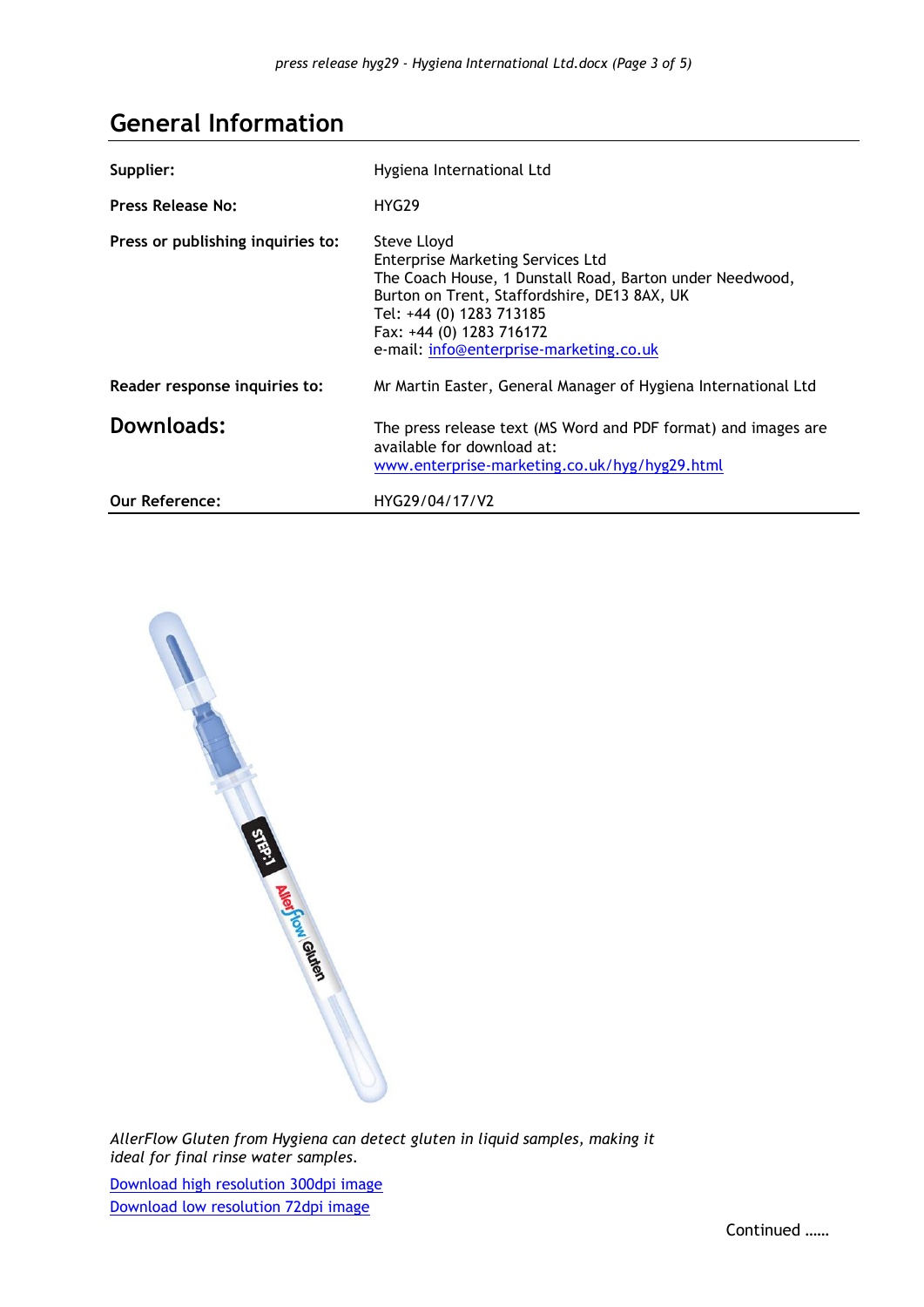

*Simply swab, snap and pour into the sample fill on the cassette with easy to interpret results available in ten minutes.*

[Download high resolution 300dpi image](http://www.enterprise-marketing.co.uk/hyg/hyg29-b-300dpi.jpg) [Download low resolution 72dpi image](http://www.enterprise-marketing.co.uk/hyg/hyg29-b-72dpi.jpg)

END